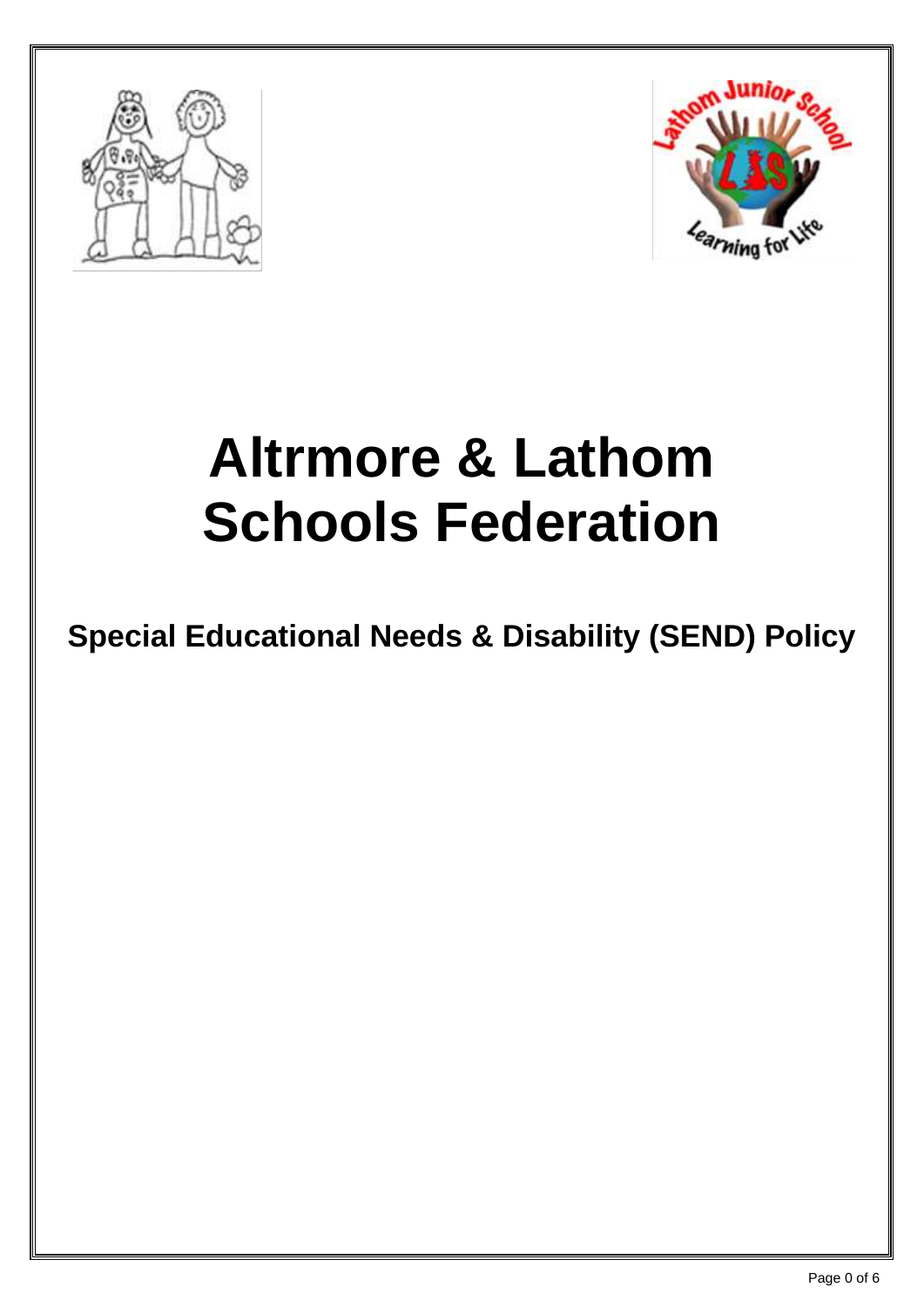# **Altmore & Lathom Schools Federation SEND Policy**

The Children and Families Act (2014) and the 0-25 Special Educational Needs and Disabilities Code of Practice (2014) is reflected in our policy. This policy outlines procedures used across the Altmore & Lathom Schools Federation in recognising and supporting children with Special Educational Needs and Disabilities (SEND).

# **We believe that:**

- All teachers are responsible for the planning and teaching of children with Special Educational Needs and Disabilities (SEND) within their class
- All children with SEND will be supported to reach their full potential through a differentiated curriculum which is in line with their developmental needs
- The SEND of children will normally be met in mainstream schools or settings
- The views of children should be sought and taken into account
- Parents/Carers and School work in partnership supporting their child's education and planning for the future
- Children with SEND are viewed positively by all members of the School and local community and that our inclusive provision is valued by all

It is acknowledged that children with Special Educational Needs can find it harder to learn than other children their age, they can need extra help. It is through differentiation that all children are given access to meaningful curriculum experiences, thus ensuring continuity and progression. In order for this to be carried out successfully, all staff need to have detailed information about the child.

This can be gathered by:

- Observation
- Planning
- Teaching
- Monitoring and Tracking
- Record keeping
- Identifying and assessing
- Partnership with parents and any other agencies involved with the child

# **Aims of this policy**

- To enable early identification of those children with SEND either by parents/carers, staff or outside agencies
- To outline procedures across our Federation once children's needs have been identified and to promote and maintain effective communication between all those involved with children at all times
- To ensure that there are appropriate staffing, training, resourcing and funding arrangements as required
- To encourage close partnership with parents/carers at all times
- To monitor progress in all children's learning through the *assess, plan, do and review* model
- To see children as individuals, each with specific needs and requirements that need to be heard and met
- To build children's confidence and self-esteem , encouraging them to become independent learners

# **How we support learning for all children?**

- The early identification of individual need has the greatest impact, as it allows us to work collaboratively with parents and colleagues in health and learning support services. This ensures that the appropriate support intervention is identified and put in place at the earliest opportunity.
- Through a differentiated approach, we ensure that all children are able to access appropriate opportunities that develop their life-long and learning skills.
- Progression is tracked through a range of assessment processes, including the EYFS Development Matters, Engagement Model, Developmental Journals, Pre-Key Stage Standards and the National Curriculum End of Year outcomes. This helps us to highlight any areas where additional support is needed. Termly Pupil Progress Meetings (PPMs) also support tracking of children's progress.
- We recognise the importance of listening to children and taking into account their concerns and requests
- Through SEND Consultation Meetings and PPMs we assess, plan, do, review and update individual targets for children to ensure identified outcomes are achieved. These targets include provision that is additional to or different from the differentiated curriculum plan. Parents attend review meetings and contribute to this target setting process.
- Children need to feel successful in what they do and be praised for their efforts. This raises their selfesteem. It is vital that all children are given positive feedback and that their successes are celebrated.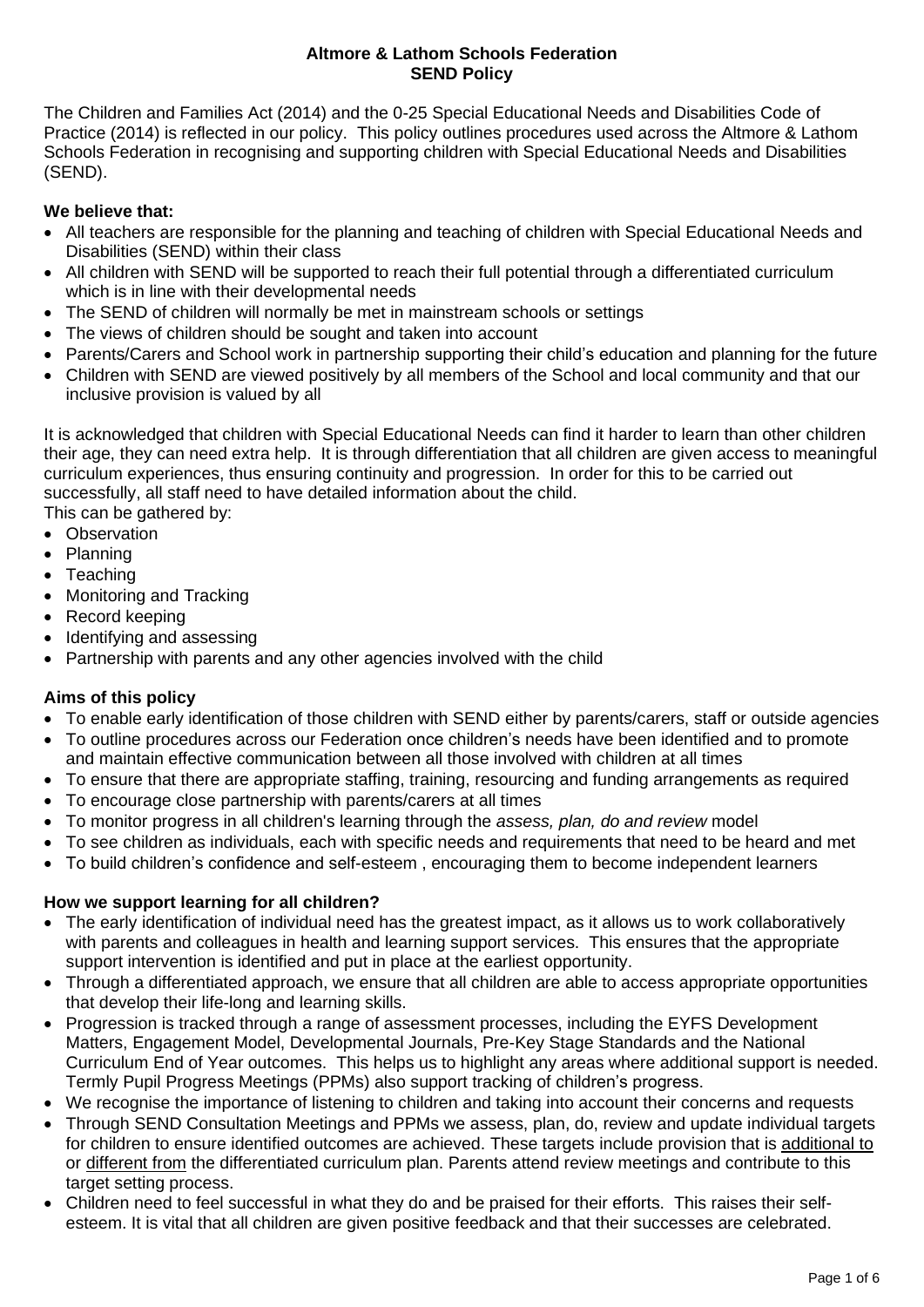- For children who join our settings mid-term, a *settling-in* period of six weeks is normally given, this is managed by the SENCO, Learning Mentor, Lead SEND Practitioner and Leadership Team before any formal identification, assessment or action is taken. It is essential that any previous records and relevant information about the child are received and read by the Headteacher, Head of School, SENCO, Lead SEND Practitioner, Class teacher and other members of staff as required.
- If we have prior notice of a child with SEND, we endeavour to ensure all necessary resources are available, so that the child can be supported and can participate fully in all activities from their first day. Continued Professional Development (CPD) is arranged to inform staff about SEND issues or a particular child's needs.
- Parents know their children best a close working partnership between parents and the setting is vital. Parent's knowledge, experience and views must always be heard, their involvement has a crucial bearing on any child's educational progress and the effectiveness of any action taken by the setting. Parents need to feel confident about the setting and their views respected. They must be informed at every stage of development, invited to all meetings and if necessary, supported by a translator. All parents must feel valued.
- We ensure that parents are kept informed of all other agencies involved with their child: Health Services, Social Services, Educational Psychology, and Learning Support Services etc. All information needs to be collated so that CPD can be arranged to inform staff about specific learning needs or medical conditions. Strategies and support can be arranged with the help of the Educational Psychology service and the Local Authority's Learning Support Services.

Monitoring, evaluating, reviewing and record keeping is an on-going process. Staff communicate, meet, support and plan with each other, ensuring that they have range of strategies to cope with issues that arise. By this whole setting approach, we ensure that there is continuity and progress leading to good achievement.

# **The role of the SENCO**

SENCOs, with the support of the Headteacher are responsible for:

- The day-to-day implementation of the SEND policy
- Co-ordinating provision for children with SEND
- Liaising with designated teachers where a Looked After child (LAC) has SEND
- Advising on a graduated approach to SEN/D support
- Liaising with the SEND Lead Practitioner
- Liaising with and supporting parents of children with SEND
- Advising on the use of the SEND delegated budget
- Overseeing the records of all children with SEND and ensuring they are up to date
- Supporting teaching staff in the delivery of an appropriately differentiated curriculum
- The management of support staff and the co-ordination of their timetables
- Contributing to and leading on staff CPD
- Liaising with external agencies and representatives of the Local Authority
- Liaising with all relevant schools to aid transition
- Co-ordinating review procedures
- Giving feedback to the Governing Body and liaising with the Inclusion Link Governor
- Working with the Headteacher and Governors on the Equality Act
- Disseminating information to school staff
- Applying for additional funding through an Education, Health and Care Plan( EHCP) for specific children with complex learning needs
- Liaising with class teachers/external agencies re. target setting
- Ensuring that the School's *Offer* is updated on an Annual basis

# **The role of the Class teacher**

The class teacher is responsible for:

- The identification of a need
- Planning for the differentiation of activities and tasks
- Providing lesson instruction, including learning outcomes for support staff
- Devising targets at initial stages
- Tracking progress by use of assessment documents
- Attending termly target setting meetings and Annual reviews where children's progress is discussed

The class teacher will be supported throughout by the SENCO and SEND Lead Practitioner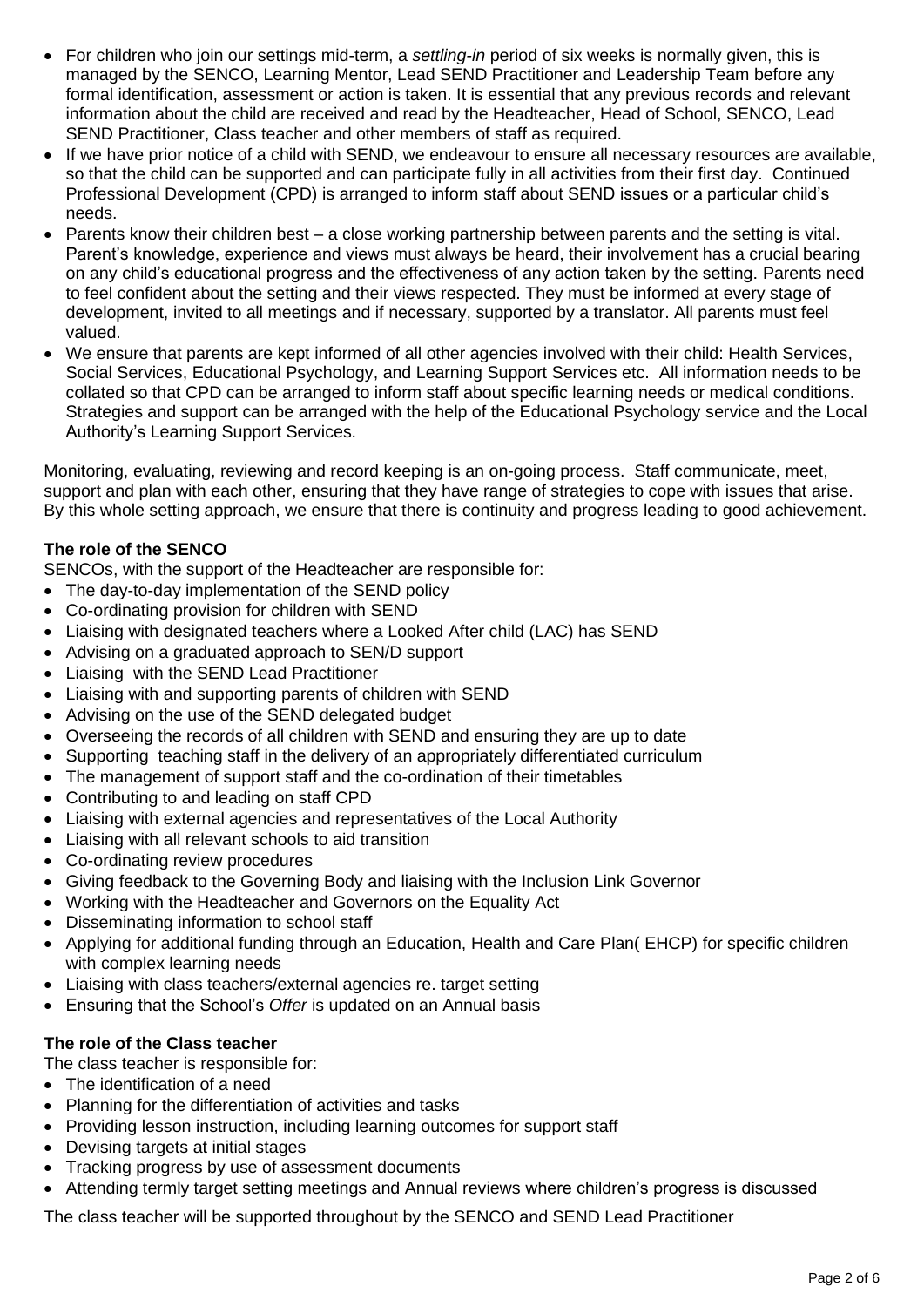# **The role of Support Staff**

Across the Federation we have a team of SEND Support Staff, their role is vital. They work with the class teacher to ensure children have full access to the curriculum. Support Staff are involved in reviewing targets and attend review meetings when possible.

Specific responsibilities of the SEND Support Staff are to support children's learning by:

- Explaining instructions
- Motivating them
- Assisting in areas of specific difficulty and supporting individuals with particular programmes set by the Speech and Language Therapy Service (SLT), the Language Communication and Interaction Service (LCIS), the Complex Needs and Dyslexia Service, the Sensory Service, the Occupational Therapy Service, Behaviour Support, the Physiotherapy Service and following any other advice relevant to the child.
- Making and maintaining appropriate resources
- Keeping a record of progress related to specific targets
- Attending Team meetings which discuss children's progress and provide an opportunity to share ideas

#### **Identification, Assessment and Review**

We use the graduated approach to the identification, assessment, monitoring and review of the SEND of children in our schools. By employing this approach - *Assessing, Planning, Doing and Reviewing*, we ensure that all children learn and make progress. Any concerns about a child may be raised by any member of staff, a parent or professional who is directly involved with the child. Following this, progress is monitored and a staged approach to identification and assessment may begin.

The trigger is the 'expression of concern' made by the class teacher, the parent or any other professional involved with the child. The class teacher will experiment with a variety of strategies, they also completes an initial concern form in order to ensure all necessary information is gathered and that all relevant personnel are informed. Strategies used to support the child will be discussed with the parents and a review date will be set to monitor progress. It is very important to involve parents in this initial concern period; they should be able to contribute information about their child at any time. Ideal opportunities are Parent's Evenings, at the beginning or the end of the school day or by attending pre-arranged meetings.

If targets have not been achieved then at the review meeting a decision is made by all involved to move to **SEND Support** (according to the *new* SEN Code of Practice). At this stage a need for intervention is discussed with parents and targets are set within a Support Plan. A review date is set to monitor progress.

#### **Roles and Responsibilities**

The class teacher, SENCO and SEND lead Practitioner work together to:

- Gather evidence about the needs of the child
- Have continued discussions with parents about support at school
- Keep the child involved throughout the whole process
- Review Support Plans giving copies to parents and Support Staff working with the child
- Monitor progress made towards achieving targets
- Set a date for further review

At the review meeting with parents and all staff working with the child the focus should be on:

- Progress made by the child
- The effectiveness of the Support Plan have achievable targets been met
- Any further action required. At this point there will be a discussion about the involvement of external specialists, as appropriate, in order to seek advice to support further progress. Parental consent has to be given for any specialists to work with their child.
- If a child needs 1:1 support then a meeting will be arranged with parents with regards to the School applying for an EHCP

Parents will be fully informed at all stages of the review process and informed of any outcomes. Throughout this process of assessment and review, the child's self-esteem is of crucial importance if progress is to be made and maintained.

#### **Statutory Assessment**

When a more specific definition of a child's needs is required, or when a child's needs appear profound or complex, the Local Authority (LA) may undertake an Education, Health and Care Needs assessment, in order to determine whether it is necessary to provide an Education, Health and Care Plan (EHCP).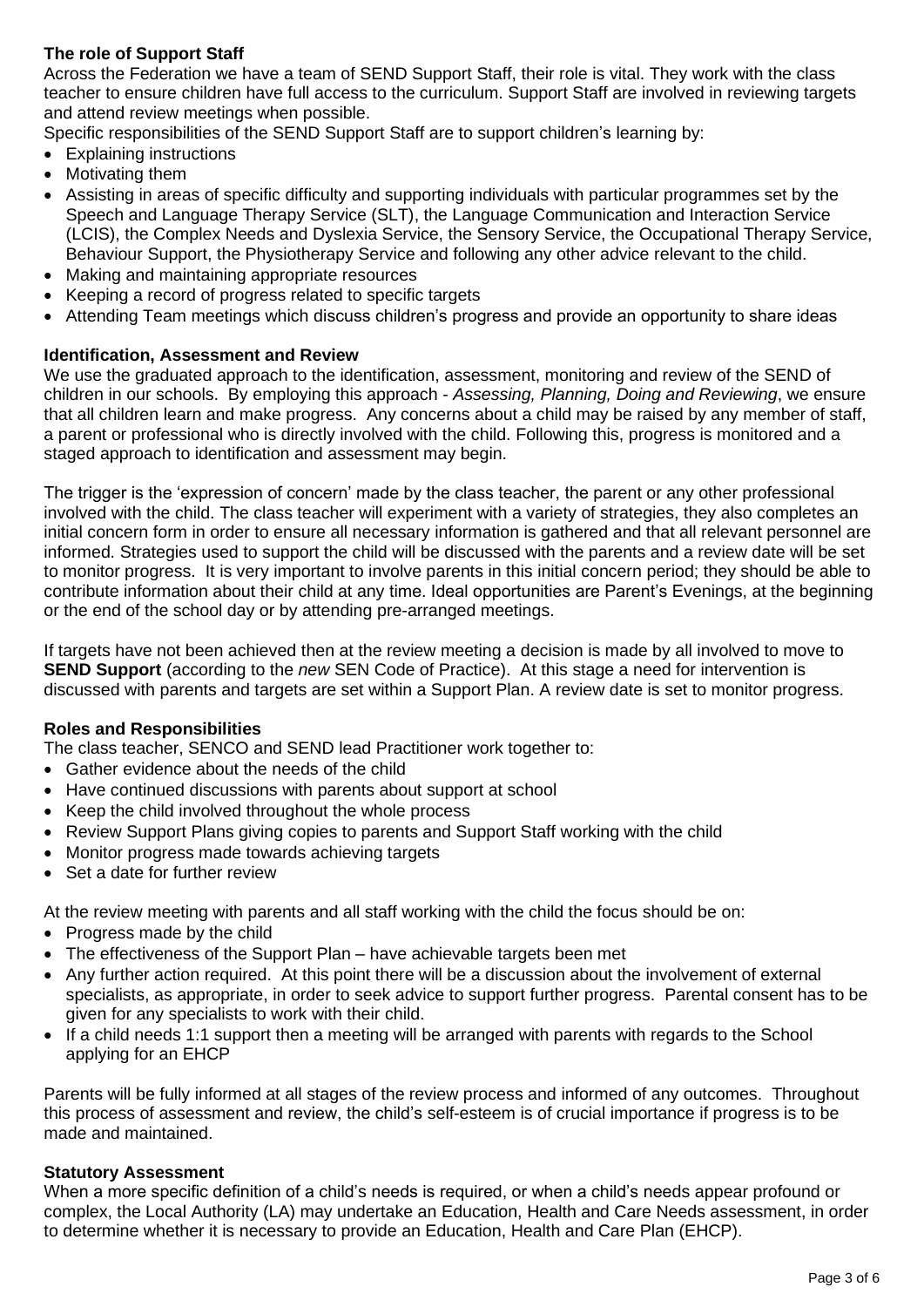In this case the SENCO and Lead SEND Practitioner will:

- Co-ordinate and implement provision based on specification written in the EHCP
- Formulate a Support Plan and set a review date to monitor targets
- Support the Class teacher and Support Staff in delivering the Support Plan
- Liaise with external support agencies as appropriate
- Invite parents, external agencies and relevant staff at school to termly reviews
- Co-ordinate an annual review, inviting parents/carers and all professionals involved in the child's education

#### **Training**

Our experienced SEND staff regularly update their skills and knowledge by attending relevant training courses run at school and by the Local Authority's Learning Support Services. Recent training has included:

- Team Teach
- First Aid
- Emergency medication for prolonged seizures in Epilepsy
- Colourful Semantics
- Practical strategies to aid communication in the classroom
- Intensive interaction
- MATT group (Movement and Turn Taking)
- Annual Child Protection and Health & Safety training

The Federation has employed a School based Speech & Language Therapist (SLT) who works for 3 days a week across the different phases throughout our Federation. She has set up and supported staff in the delivery of weekly specific Speech and Language interventions and supports us by assessing children and providing class teachers with programmes and strategies to promote language development.

LCIS is based at Lathom School and this enables a close working partnership. They support a number of children across the Federation who have a diagnosis of Autism, and those who have a diagnosis of Specific Speech and Language Disorder.

All staff, but specifically those supporting individual/groups of children have the opportunity to attend termly training and attend CPD within our settings.

#### **Agencies**

We work closely with a range of outside agencies including:

- The Educational Psychology Service
- The Speech and Language Therapy Service
- The Language Communication and Interaction Service
- The Complex Needs and Dyslexia Service
- The Sensory Service
- The Occupational Therapy Service
- Behaviour Support
- The Physiotherapy Service
- The Child Development Centre (CDC)
- The School Nursing & Health Visiting Team

#### **Tracking**

Children's progress is tracked using EYFS Developmental Matters, Engagement Model, National Curriculum End of Year Outcomes, The Developmental Journal and Pre Key Stage standards.

Records are updated regularly to ensure that children's needs are met by:

- Reviewing and updating targets each term with Parents, SENCO, SEND Lead Practitioner, Class teacher, Support Staff and outside agencies
- Termly assessments
- Focus observation sheets
- Reports and recommendations from external agencies
- Use of SIMS software to create the SEND register

An Annual review is held for those children who receive High Needs Funding or have an EHCP. Parents and all relevant staff and agencies are invited to contribute enabling us to provide a holistic overview of progress